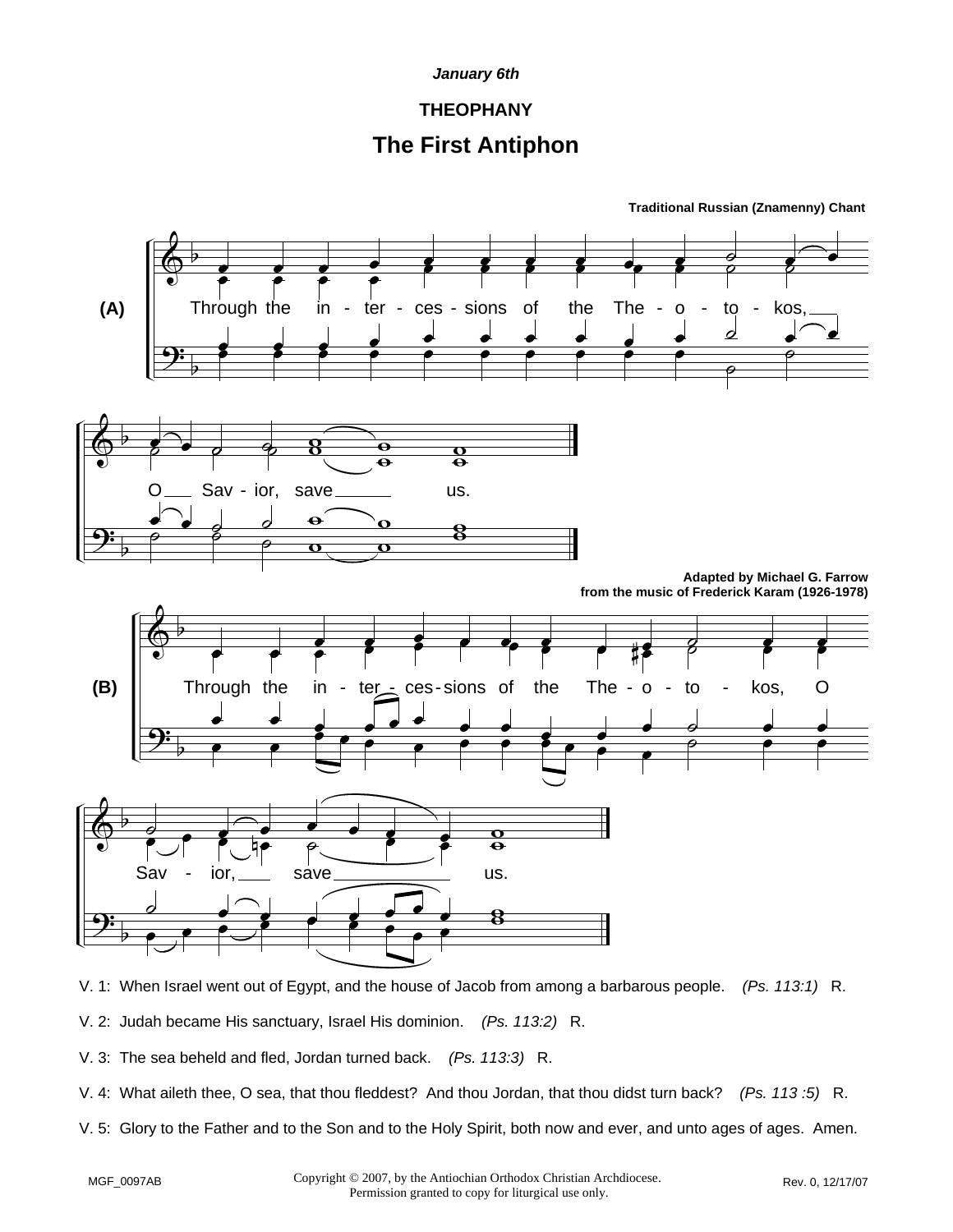### **THEOPHANY**

## **The Second Antiphon**



- V. 1: I am filled with love, for the Lord will hear the voice of my supplication. *(Ps. 114:1)* R.
- V. 2: For He hath inclined His ear unto me, and in my days will I call upon Him. *(Ps. 114:2)* R.
- V. 3: The pangs of death have encompassed me, the perils of hades have found me. Tribulation and sorrow have I found, and I called upon the name of the Lord. *(Ps. 114:3-4)* R.
- V. 4: Glory to the Father and to the Son and to the Holy Spirit, both now and ever, and unto ages of ages. Amen.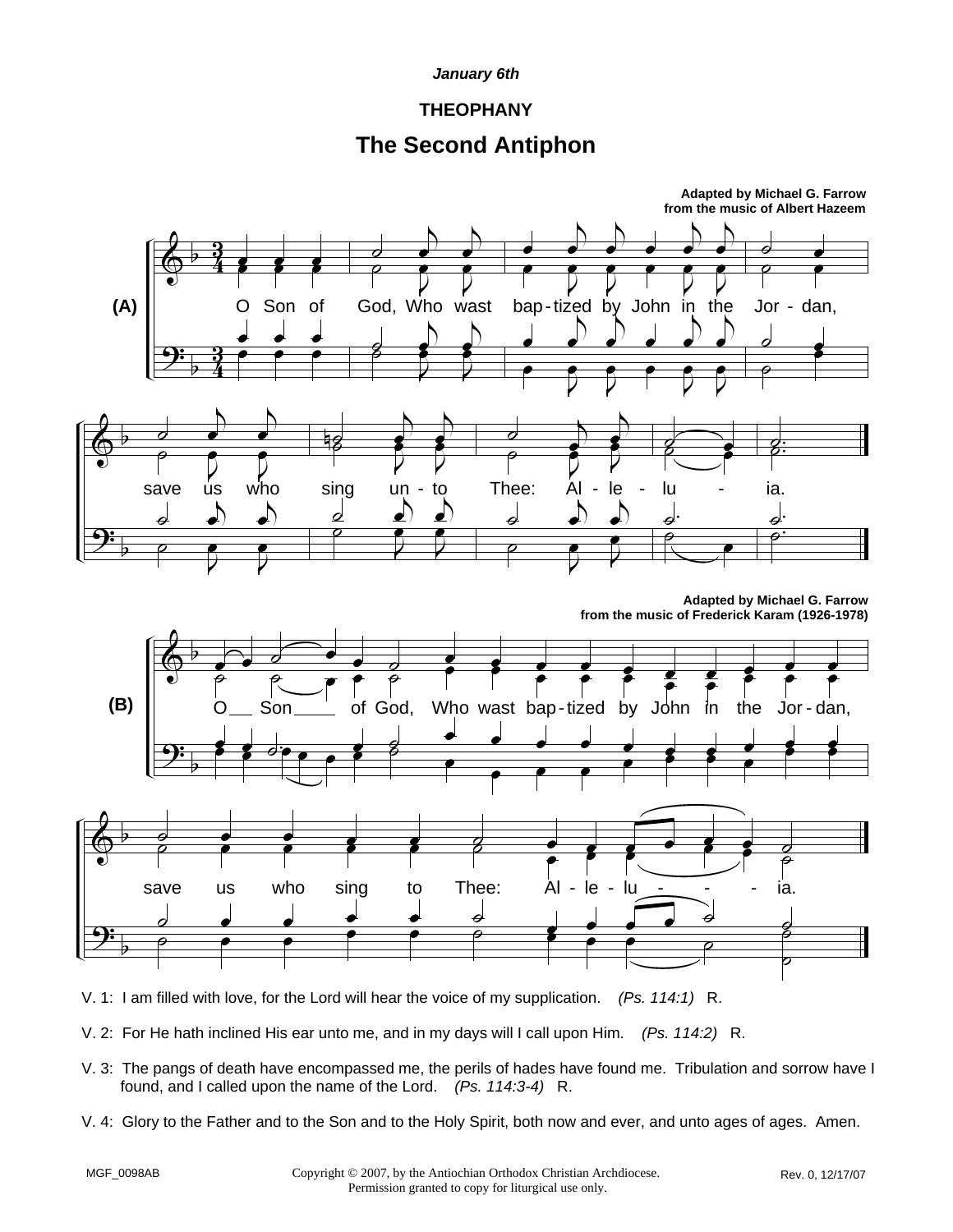## **THEOPHANY**

# **Entrance Hymn**



MGF\_0099-1 Copyright © 2007, by the Antiochian Orthodox Christian Archdiocese. Rev. 1, 12/21/18 Permission granted to copy for liturgical use only.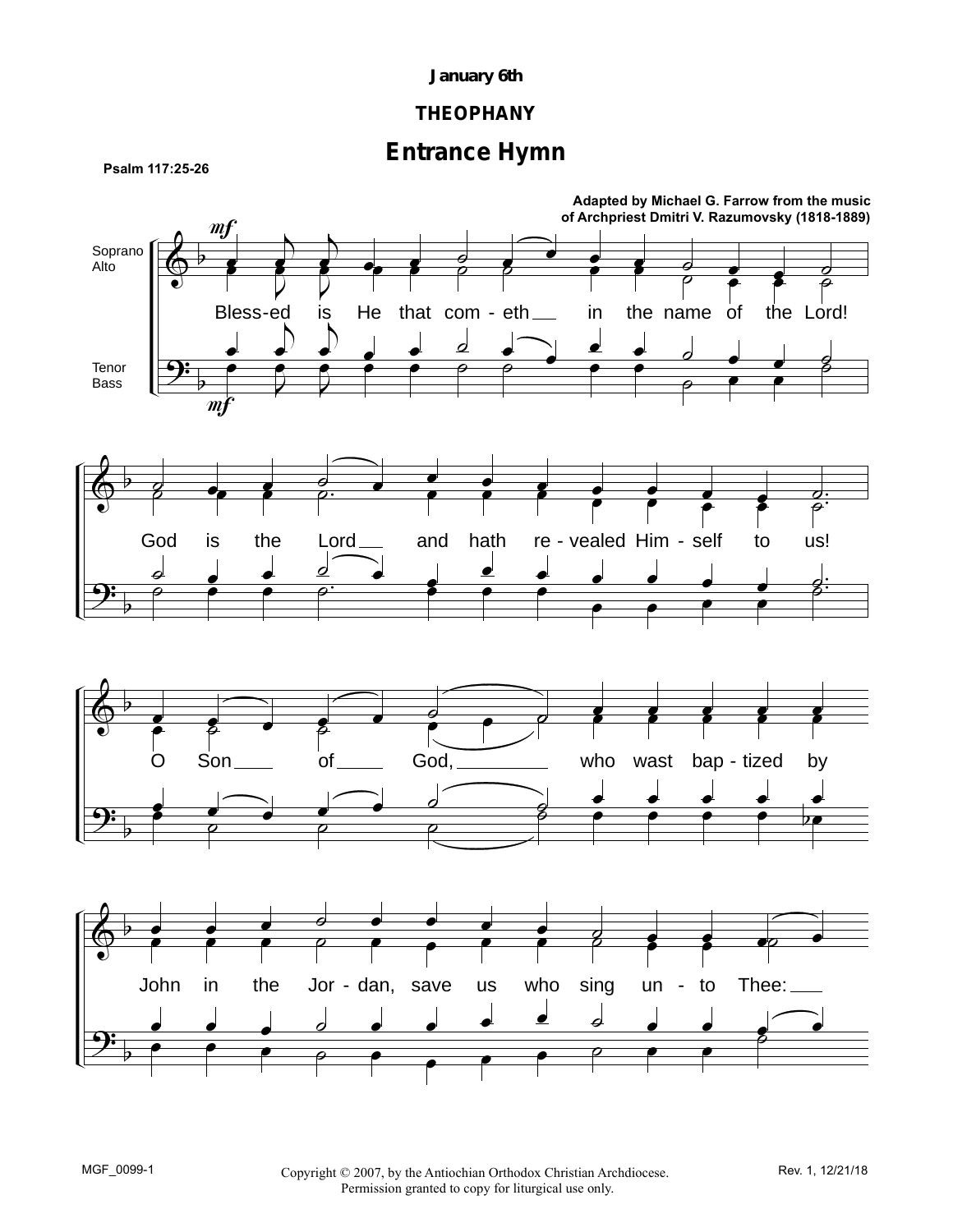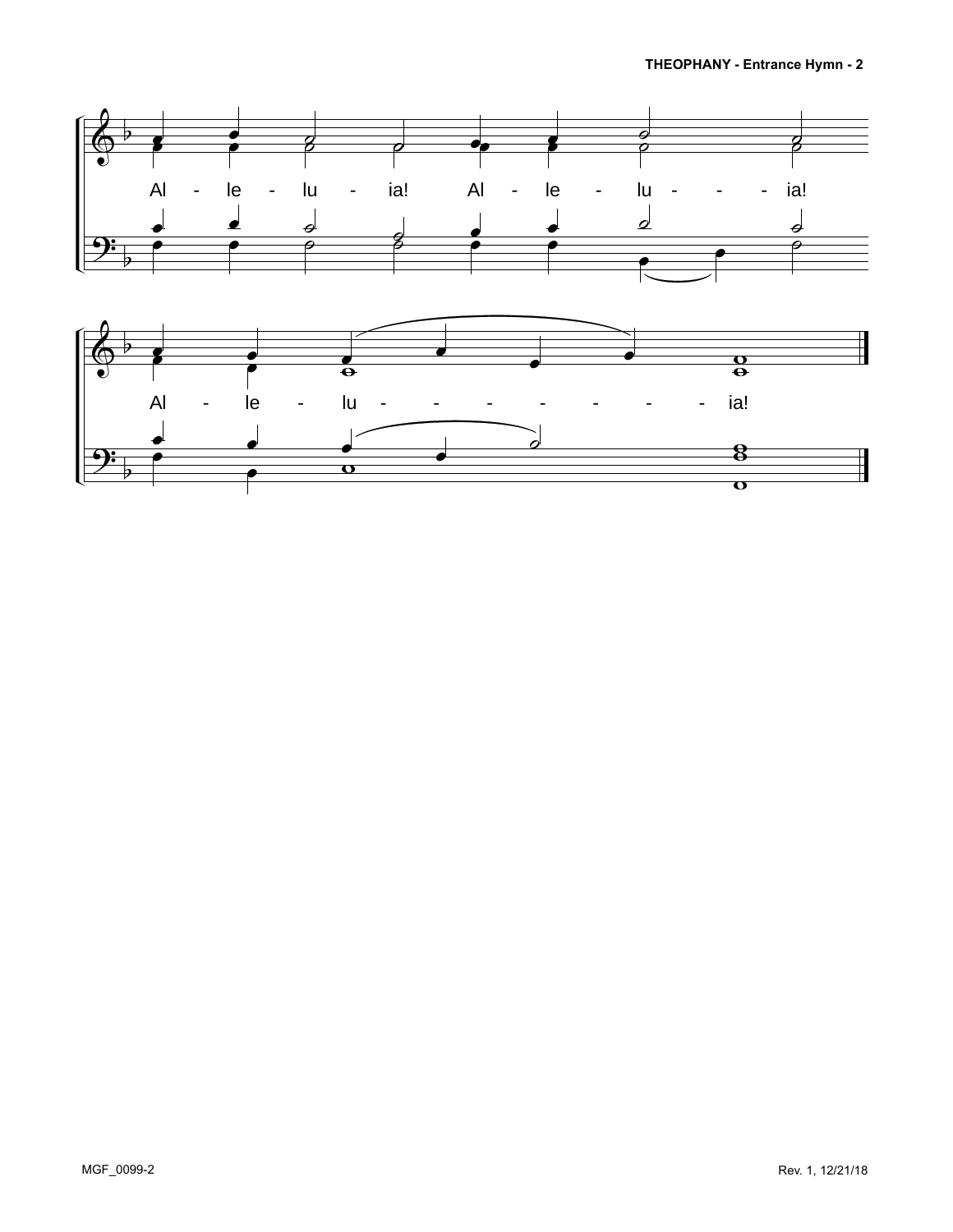### **THEOPHANY**

# **The Entrance Hymn**

**(BYZANTINE USE)**

*PRIEST:* Blessed is He that cometh in the name of the Lord! God is the Lord and hath revealed Himself to us!



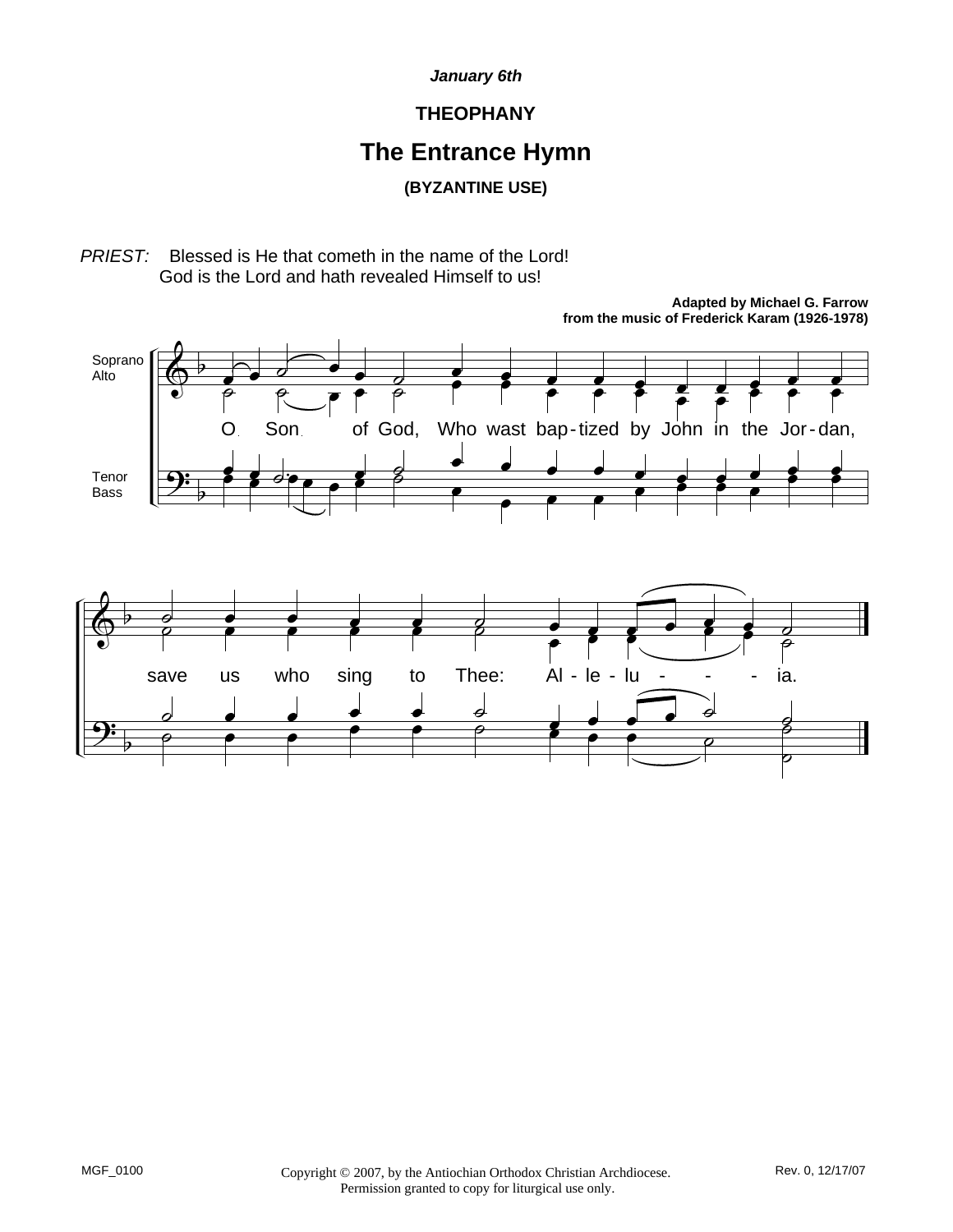## **THEOPHANY**

**Troparion (A)**



Copyright © 2007, by the Antiochian Orthodox Christian Archdiocese. Permission granted to copy for liturgical use only.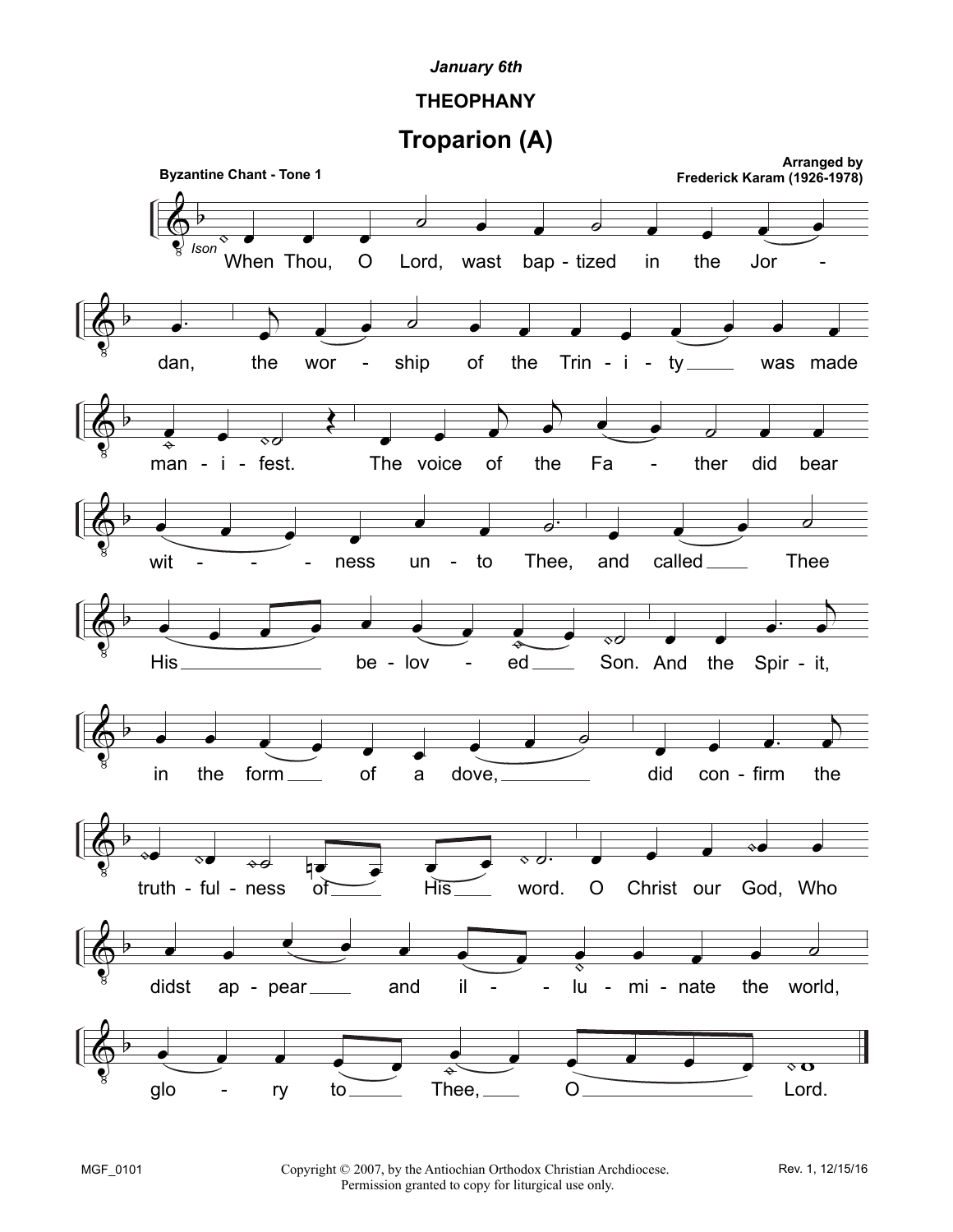## **THEOPHANY**

# **Troparion (B)**

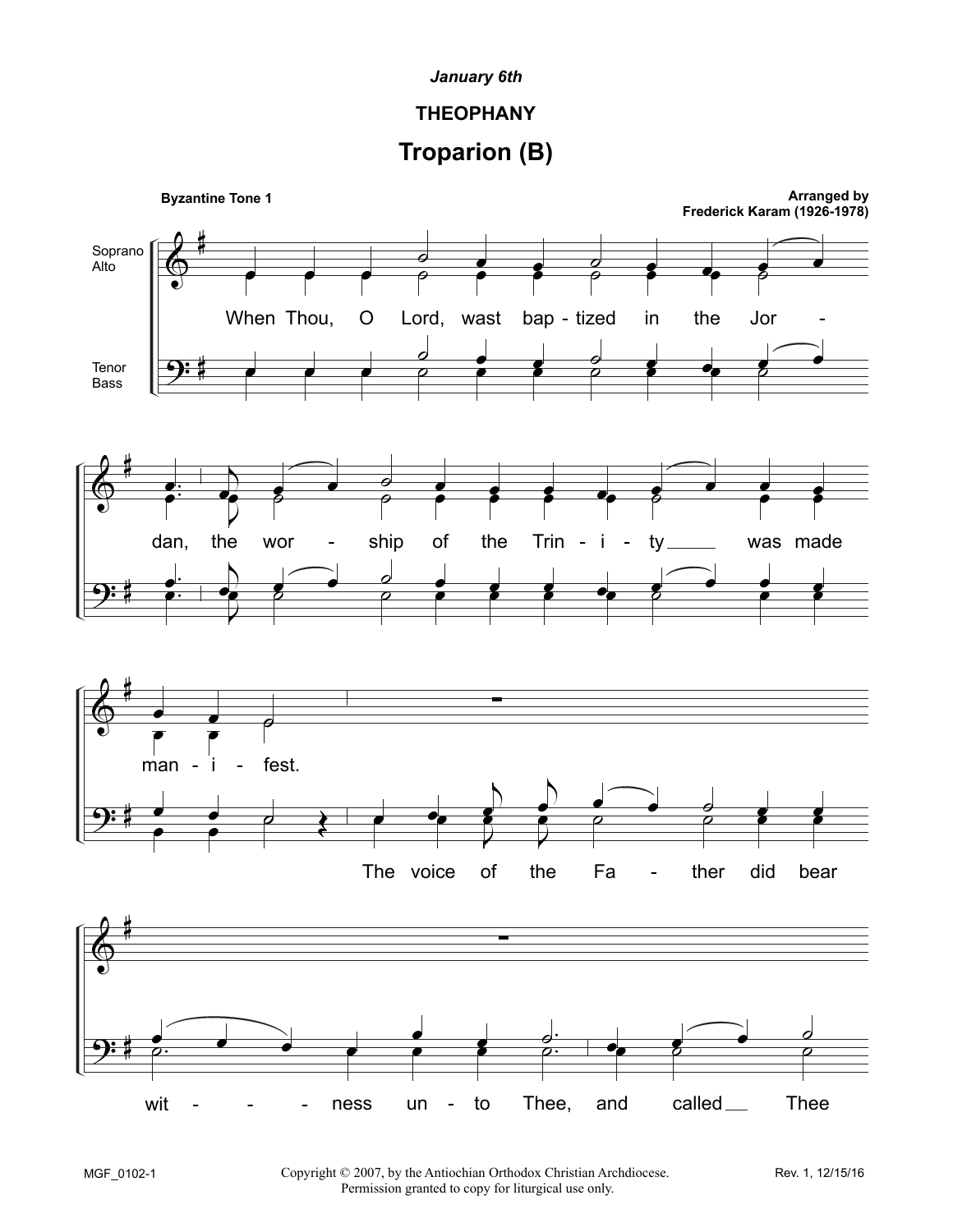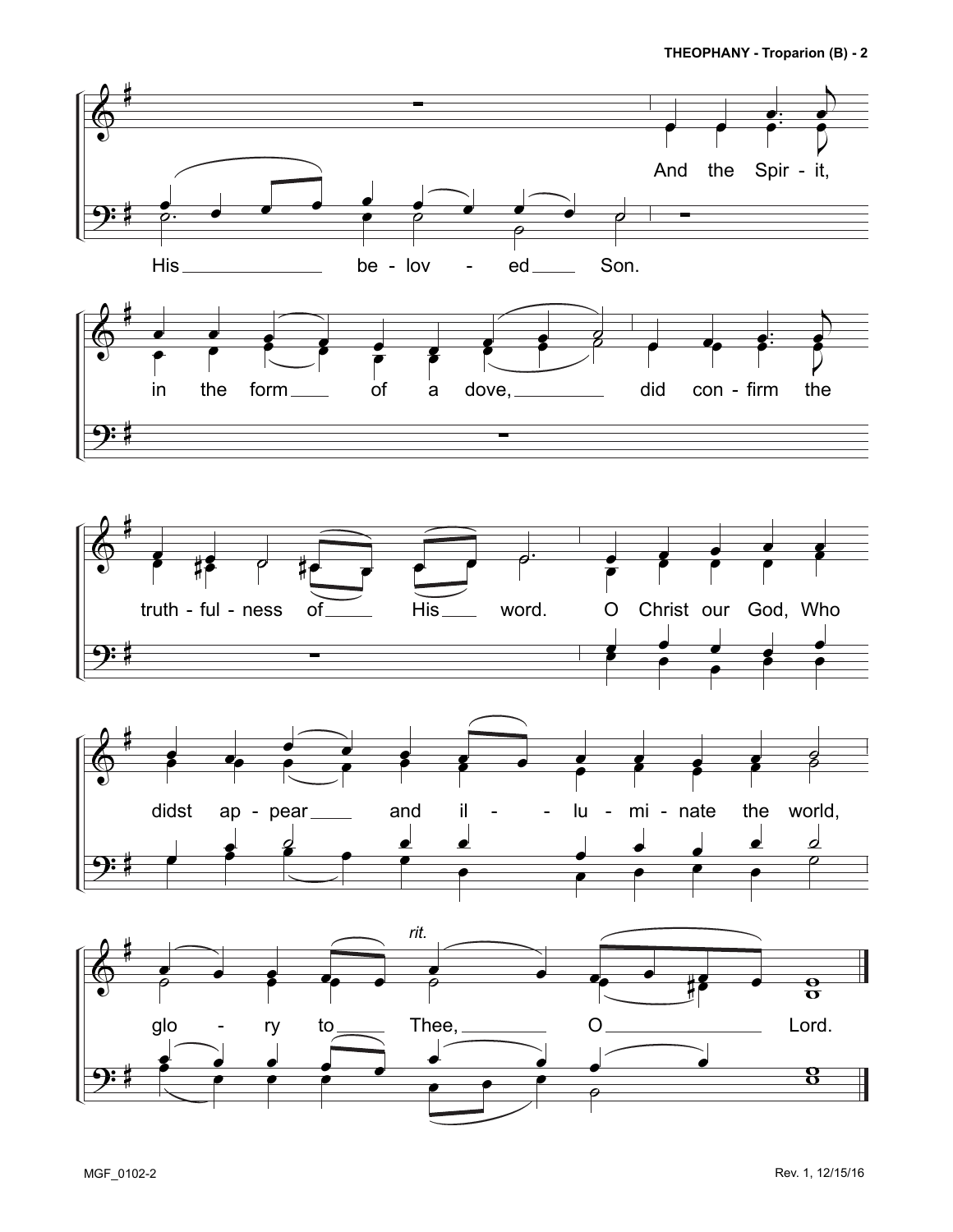**THEOPHANY (EPIPHANY) Troparion (C)**

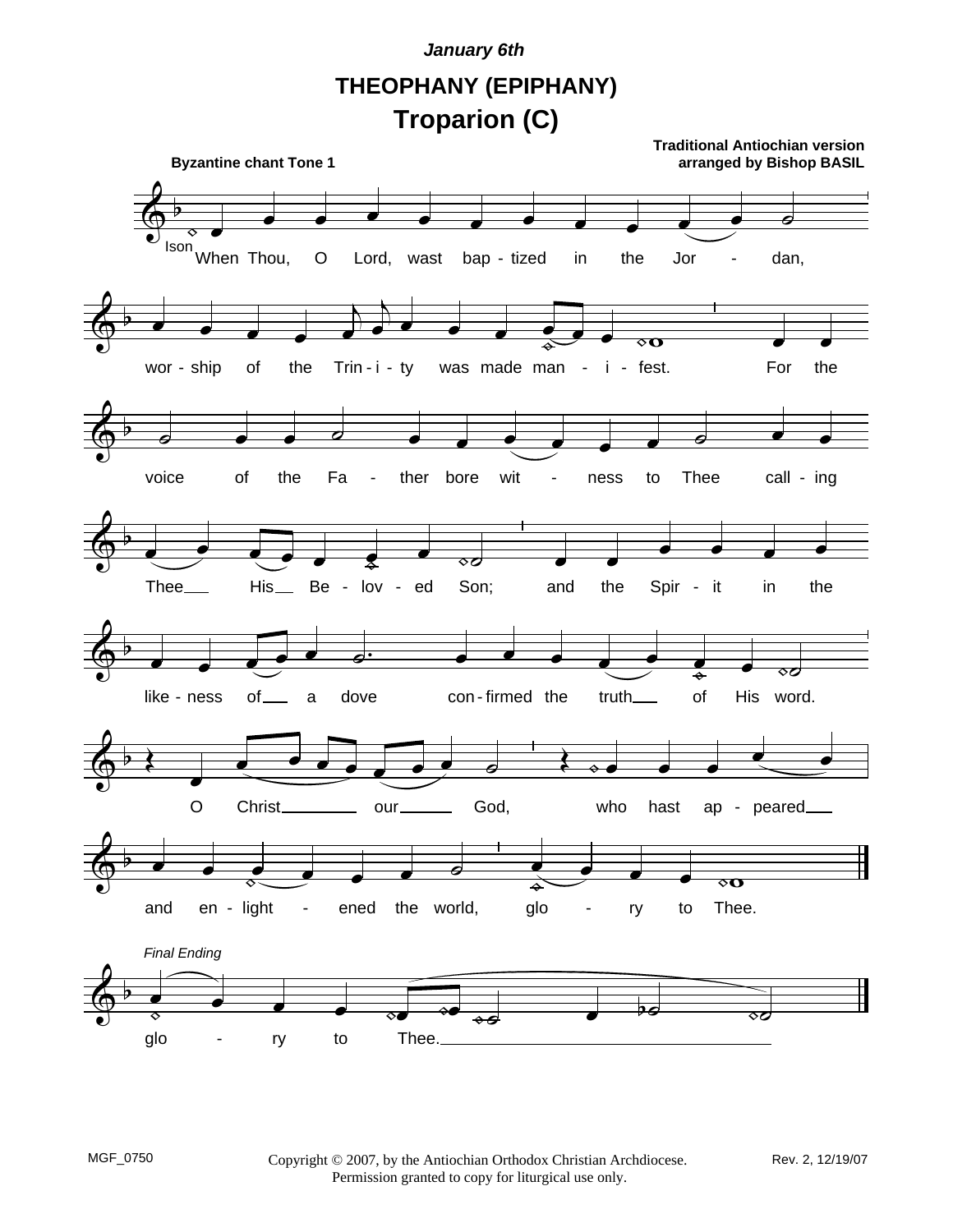# January 6th The Theophany of our Lord & Savior Jesus Christ Apolytikion

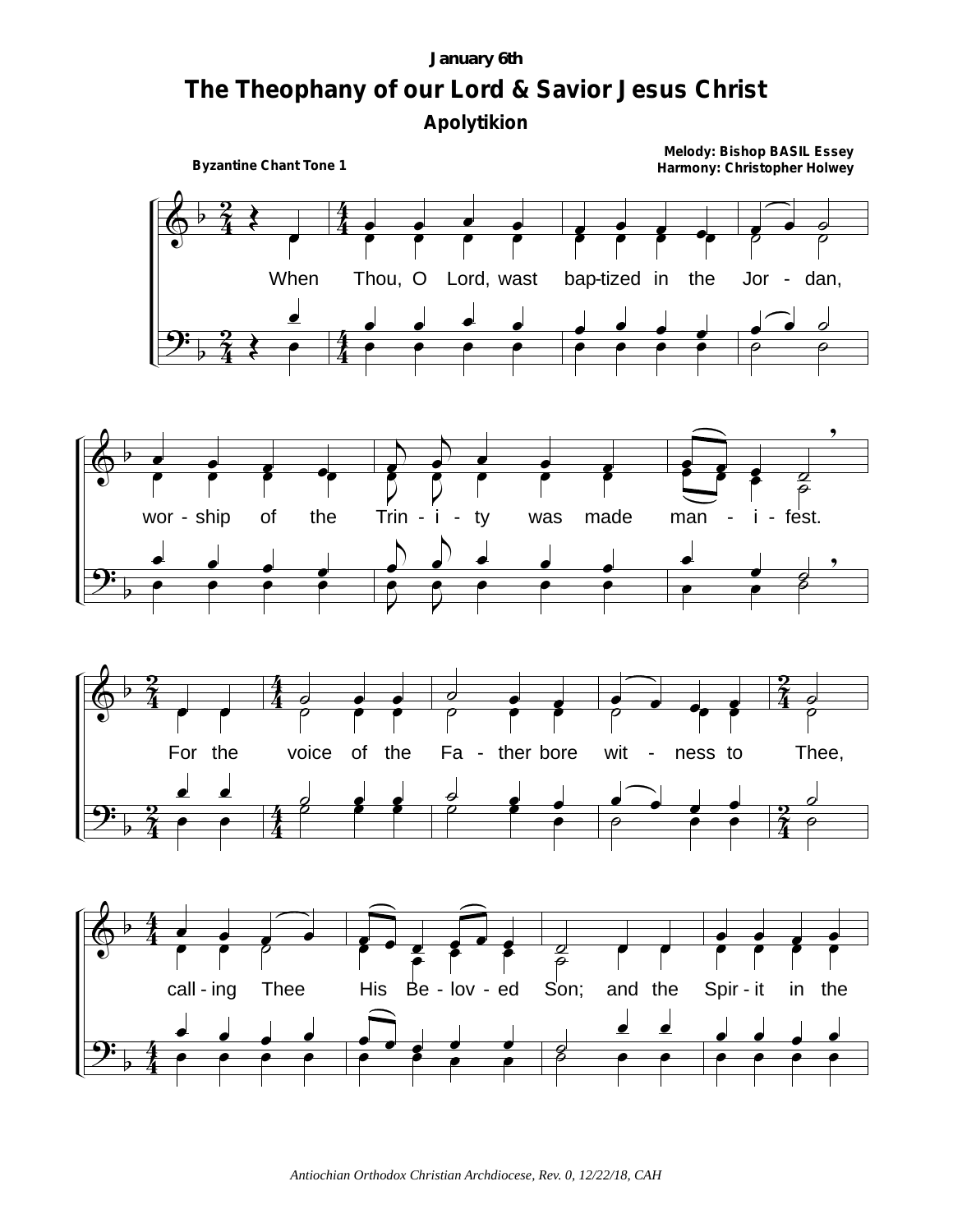





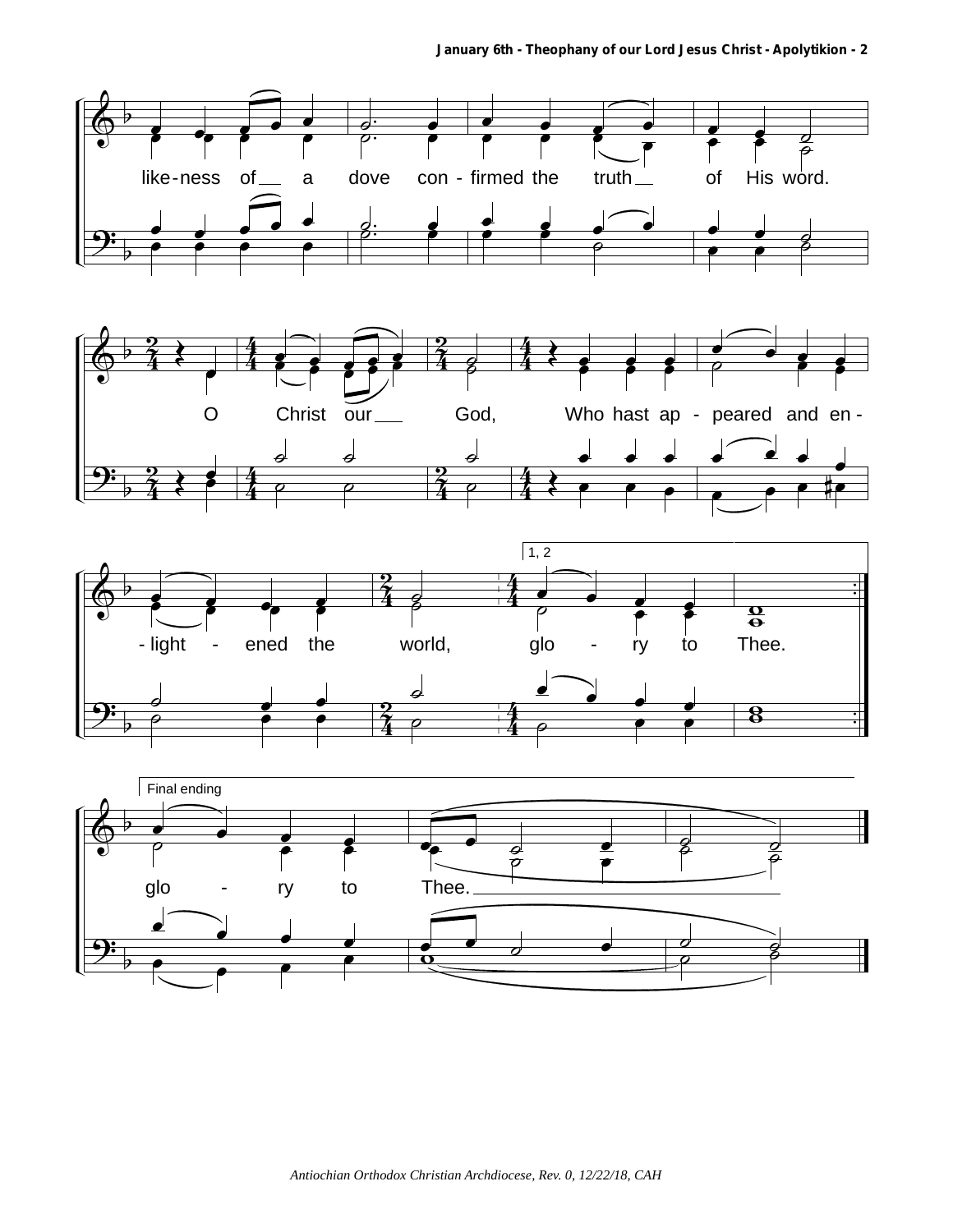# **Kontakion The Theophany of our Lord, God, & Savior Jesus Christ** *January 6th*



Music used with permission. Copyright, 2000. St. Gregory Palamas Monaster, Perrysville-Hayesville, OH Text used with permission. Copyright, 2005. Holy Transfiguration Monastery, Brookline, MA. Antiochian Orthodox Christian Archdiocese of North America, Rev. 1, 12/18/16, CAH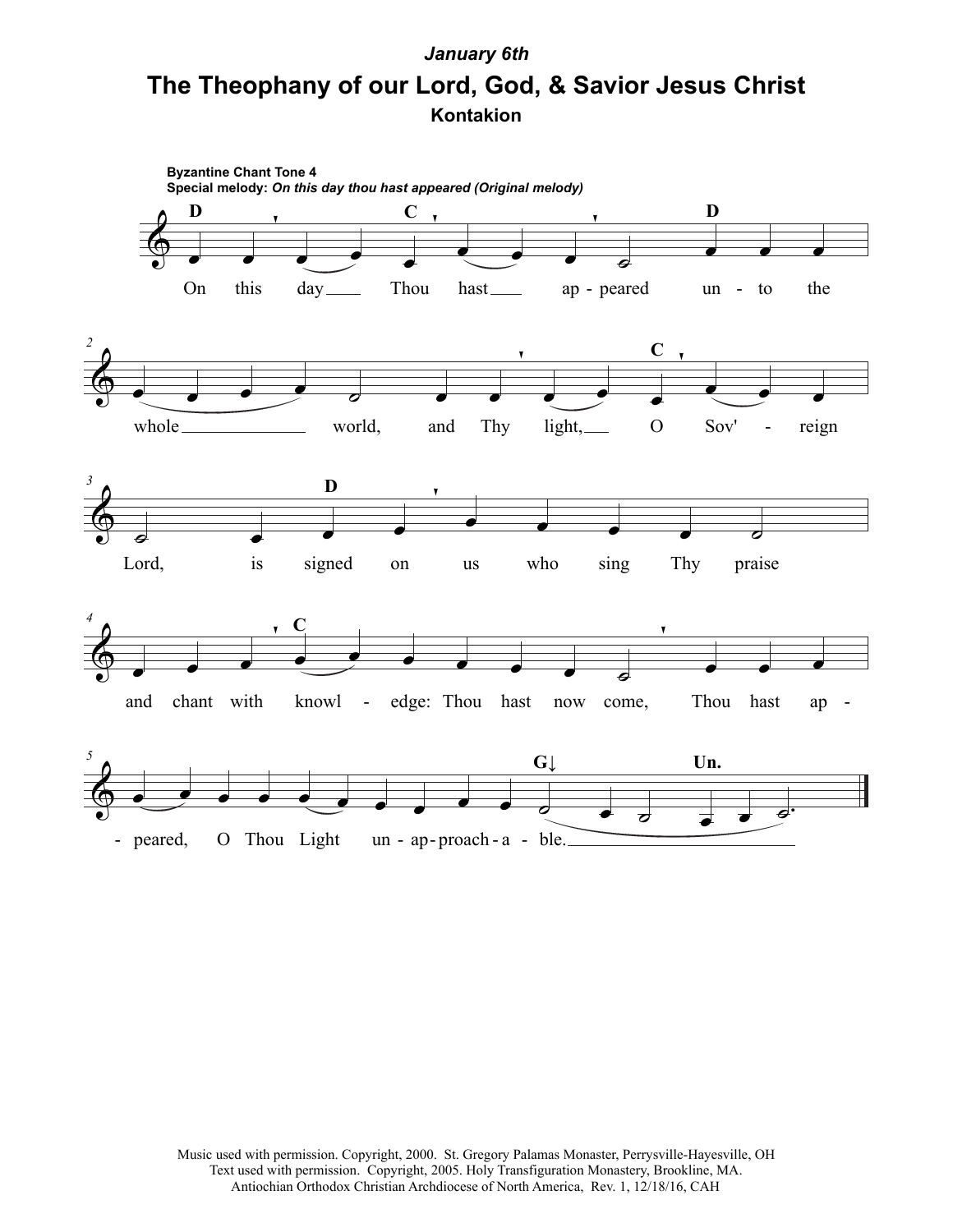# **THEOPHANY**

# **Alleluia**



*In some traditions, the following verses are chanted with the Alleluia.*

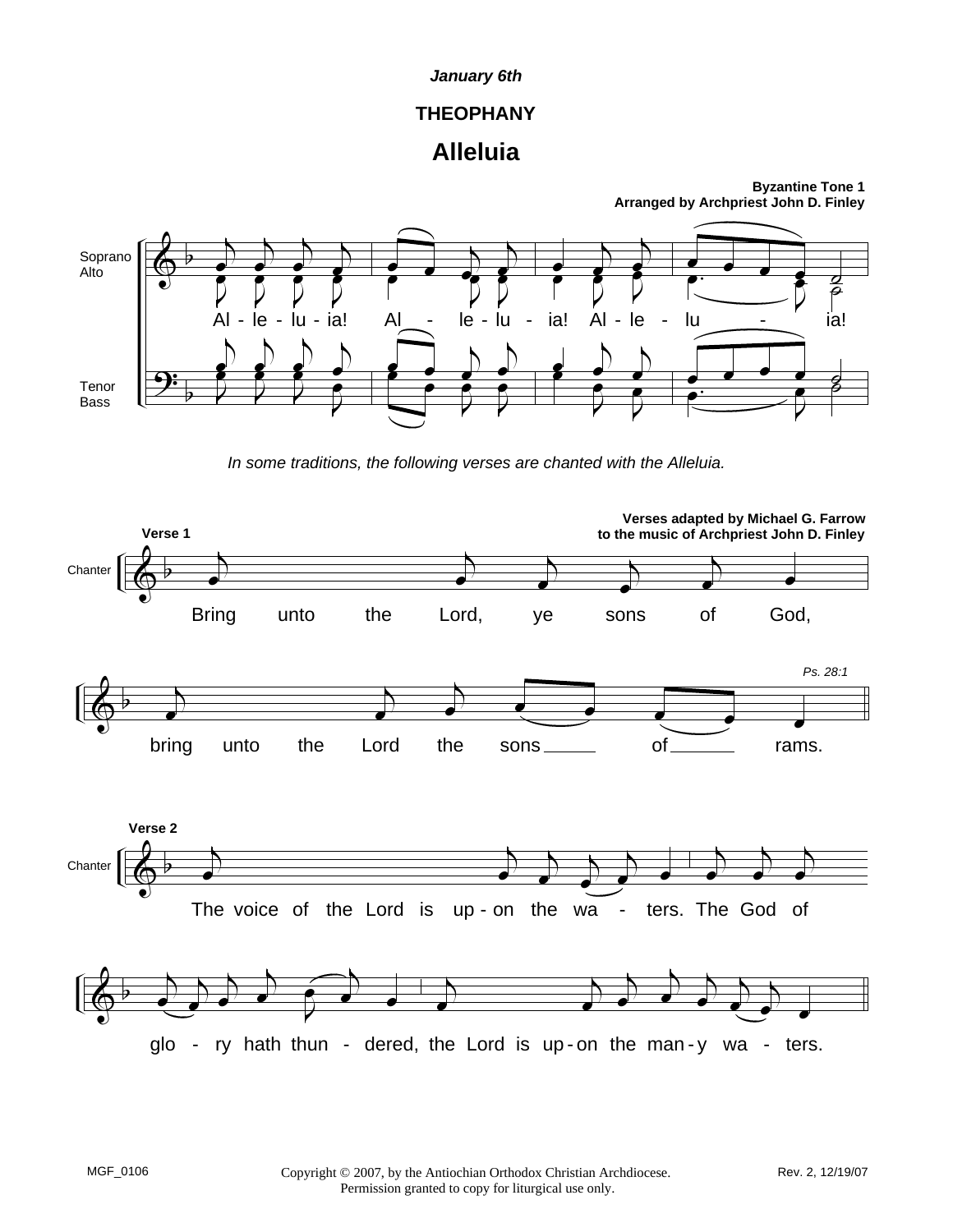## **THEOPHANY**

**The Hymn to the Theotokos (A)**

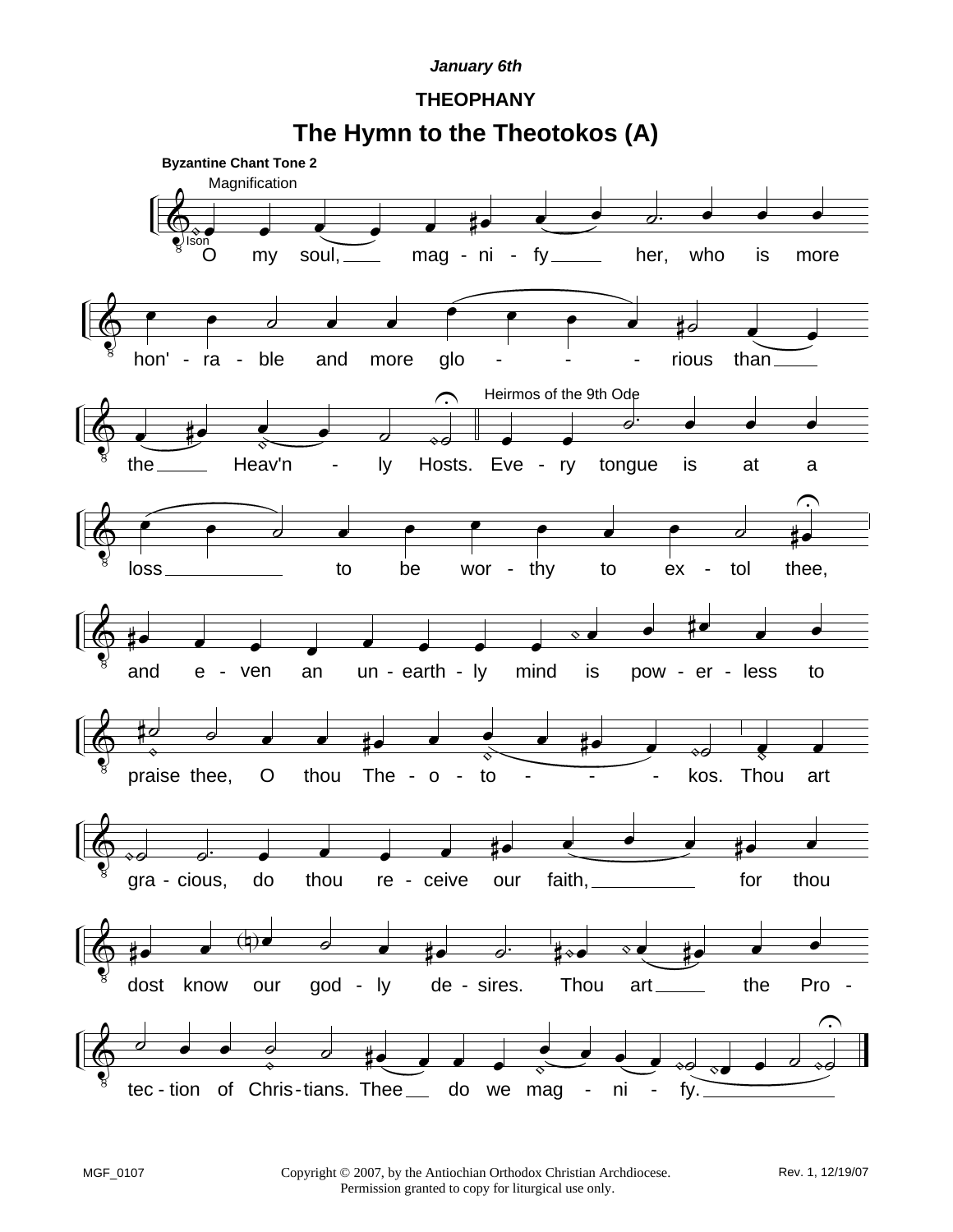### **THEOPHANY**

## **Hymn to the Theotokos (B)**

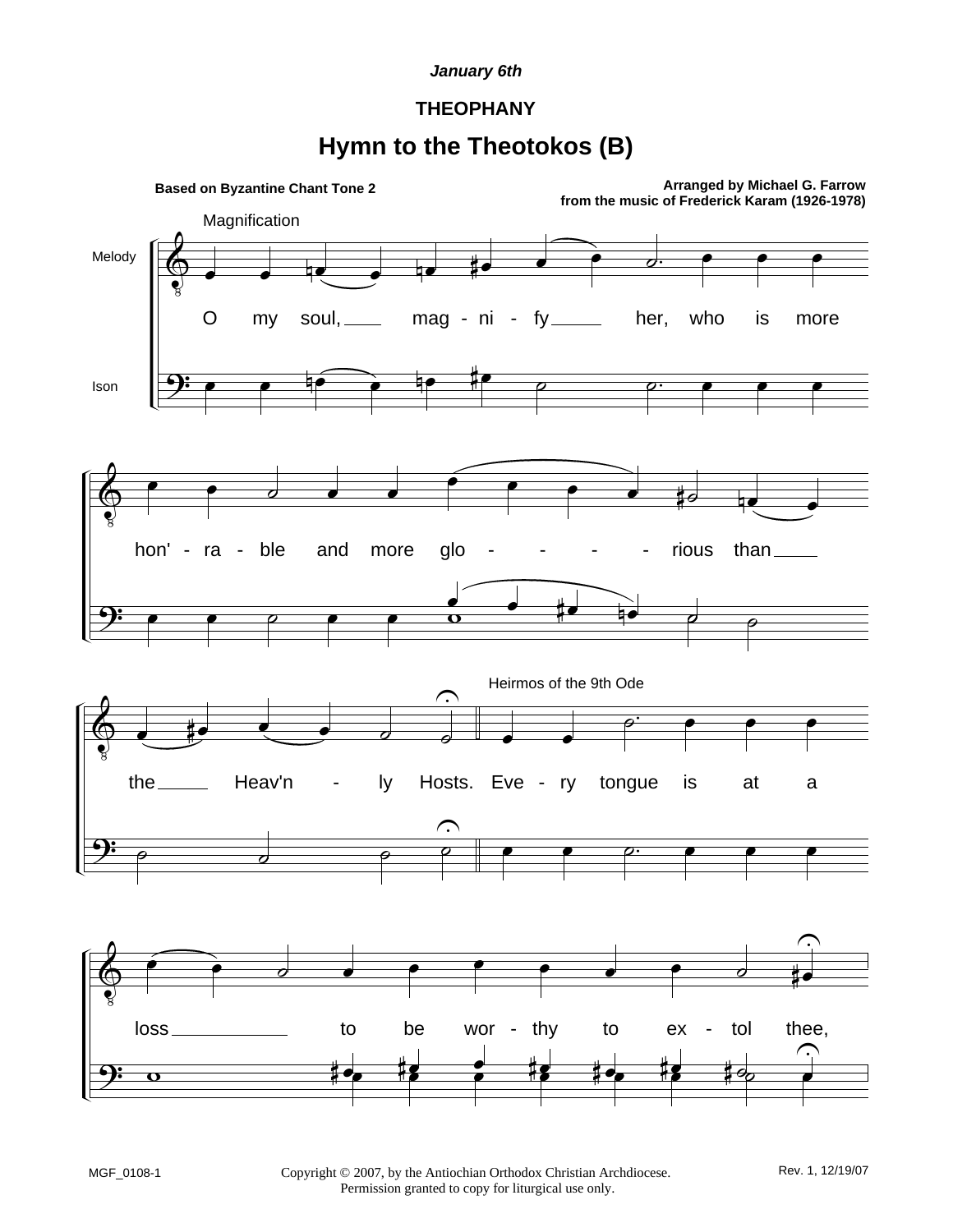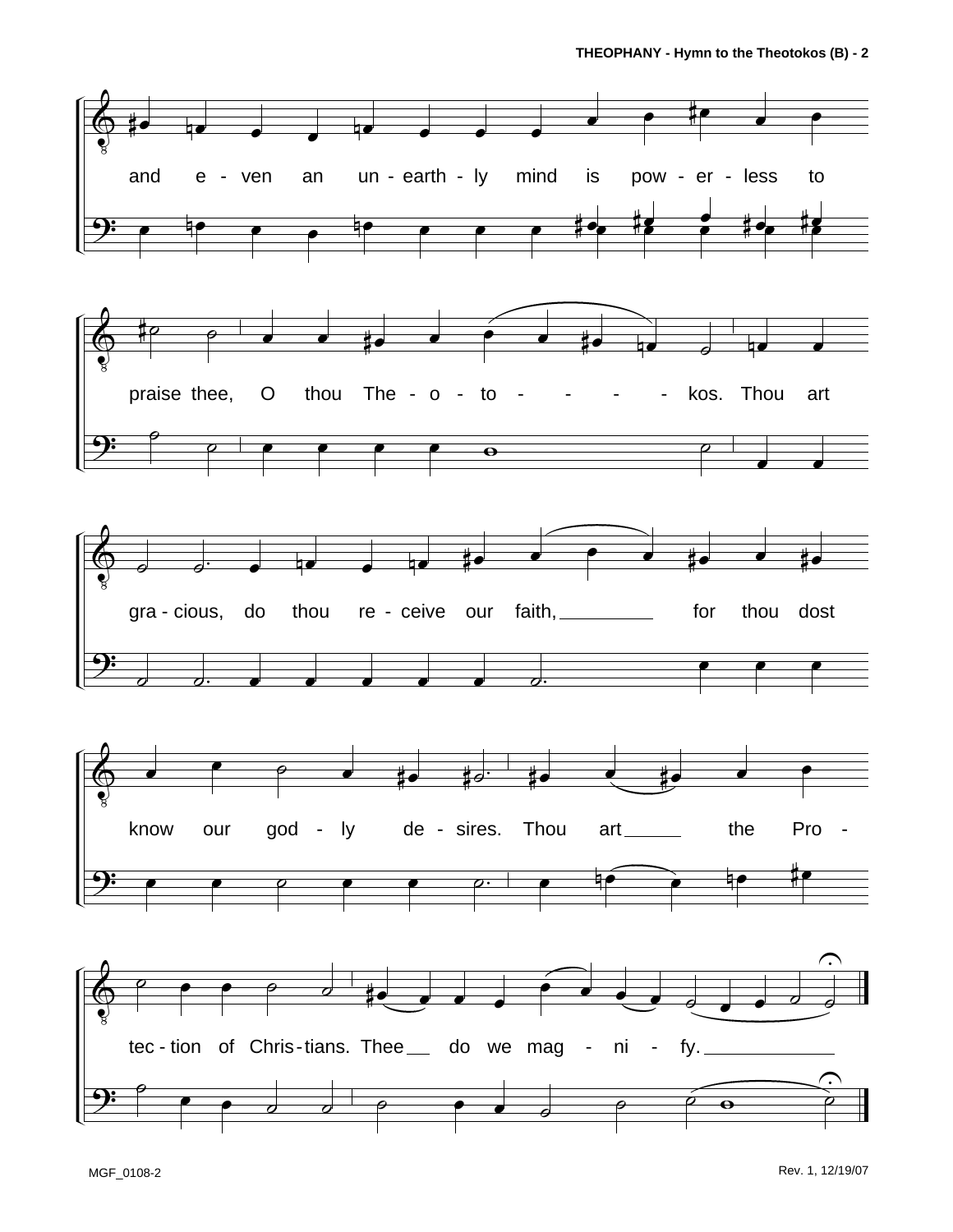### *January 6th & 7th*

### **THEOPHANY SYNAXIS OF ST. JOHN THE BAPTIST**

Titus 2:11





### **Verses:**

- (1) Looking for that blessed hope, and the glorious appearing of our great God and Saviour, Jesus Christ. *(Titus 2:13)*
- (2) He who gave Himself for us to redeem us from all iniquity. *(Titus 2:14)*
- (3) To purify for Himself a people of His own, who are zealous for good deeds. *(Titus 2:14)*